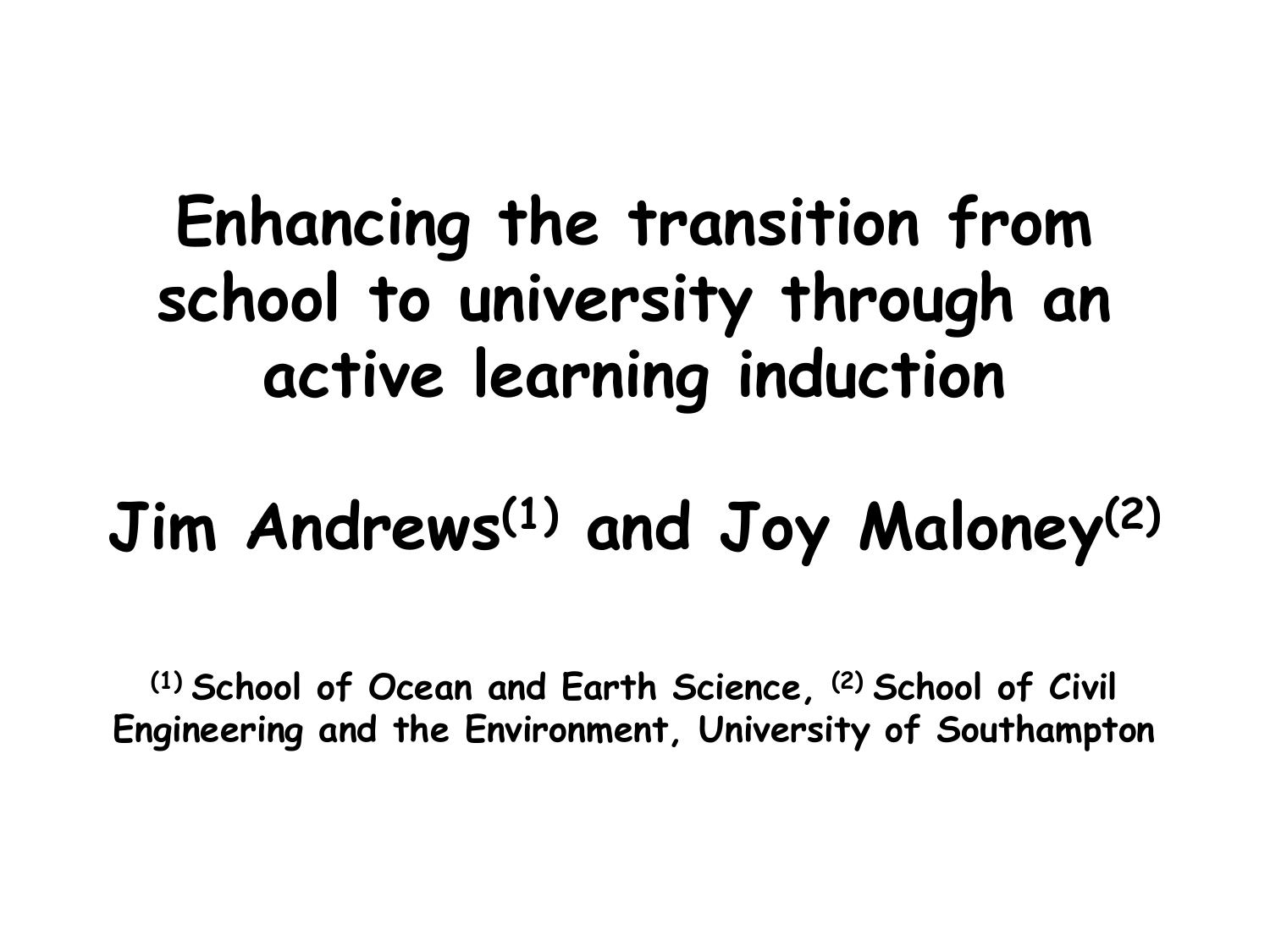## Why bother with induction?

A number of studies suggest good induction assists student outcomes

- Transition from school to university
- Retention
- **Socialisation**
- **Progress**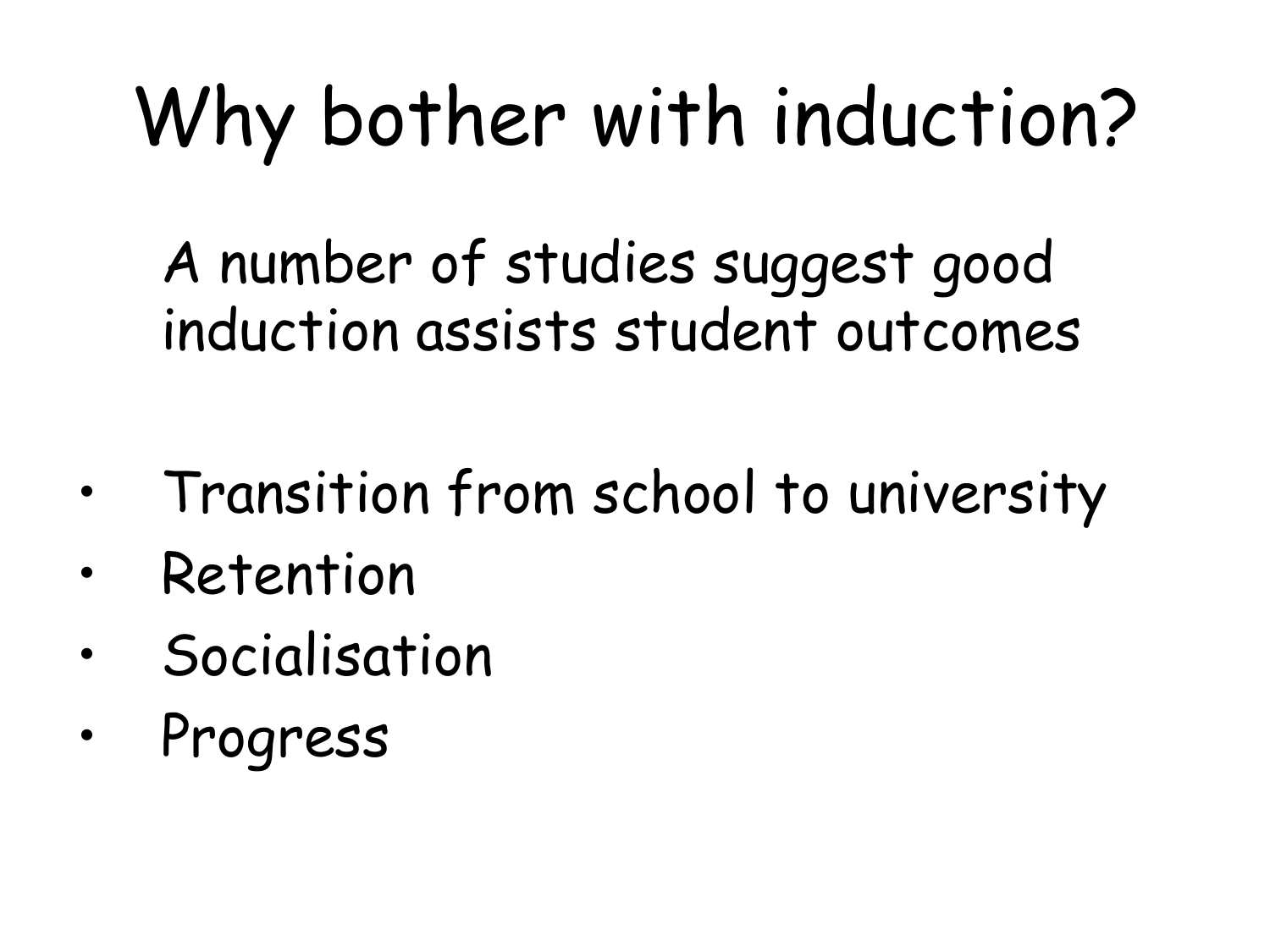### Induction for Ocean and Earth Science (SOES) students at the University of Southampton

- Since 2006/7 all of the first teaching week in the semester 1 used for a broad range of active learning experiences.
- Prior to 2006-2007, SOES offered a small scale week zero induction for first year students, -a welcome from the Head of School, an introduction to tutors and the completion of some key administrative tasks. At the beginning of the following week, students started modules and began their studies.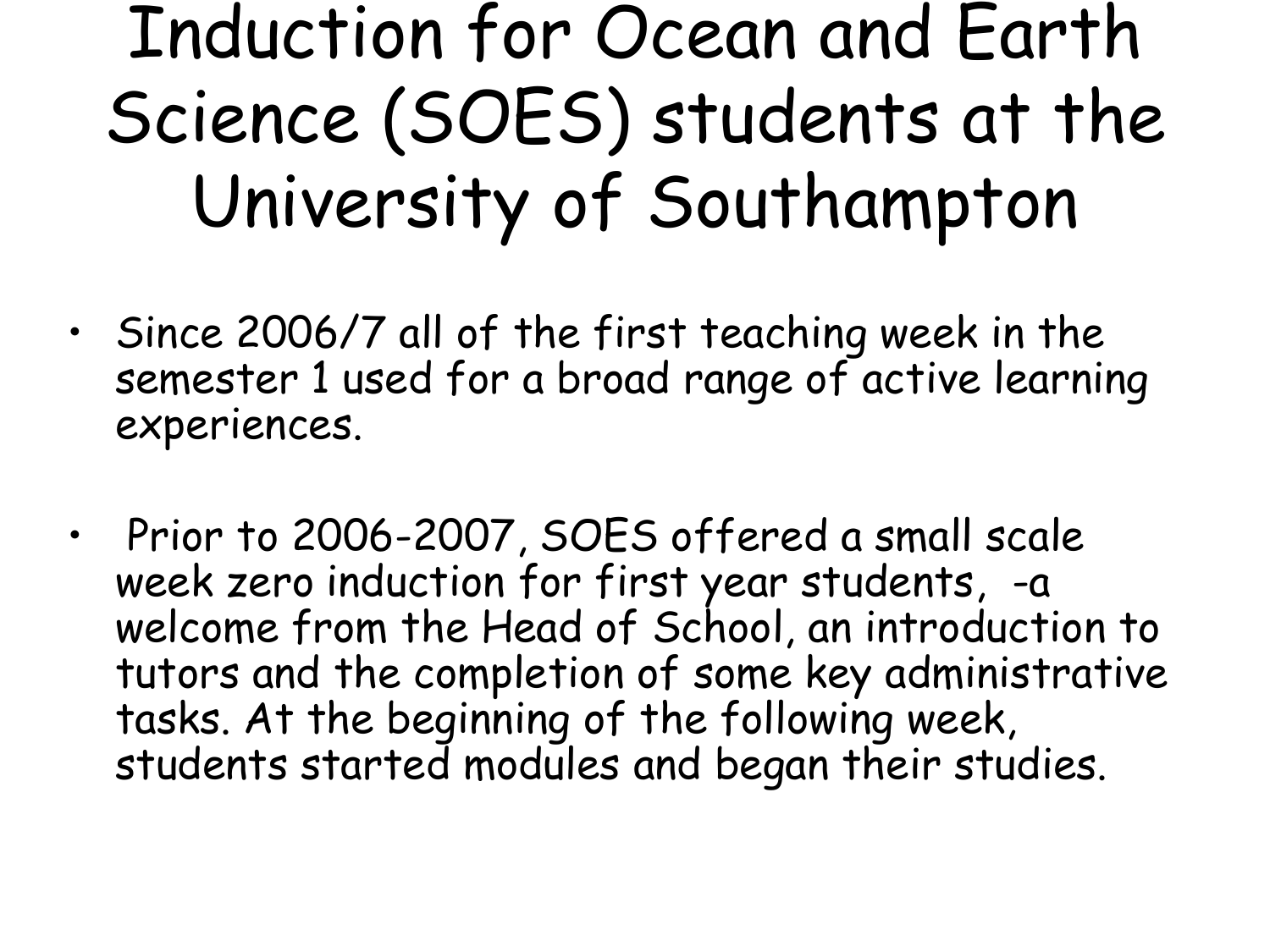## Drivers for change

- Extend a very clear welcome to students
- Prepare students for different ways of learning
- Respond to increased student fees
- Ensure students become more familiar with key people and geography
- Enable students to get an immediate taste of the core discipline specific skills, through field work and boat work
- Ensure that all students had an appropriate level of relevant first aid skills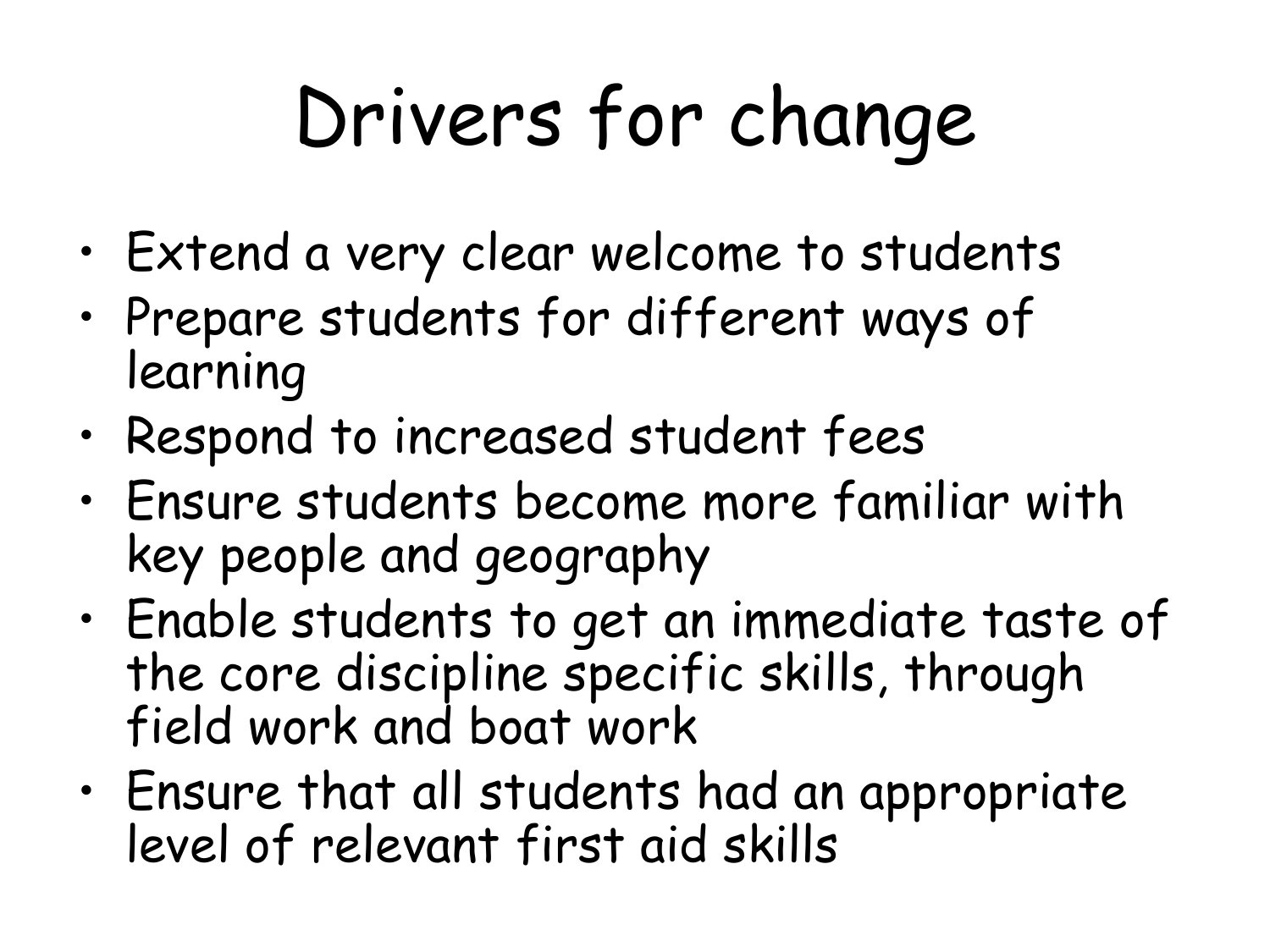#### Aims: To enable all students to feel welcomed, supported and informed by

- Introducing students to their tutor, shadow tutor (who supports students in the absence of their main tutor) and peer group
- Enabling effective networking with a wider range of their peers
- Ensuring that all students begin their studies equipped with an understanding of studying at SOES and at the University generally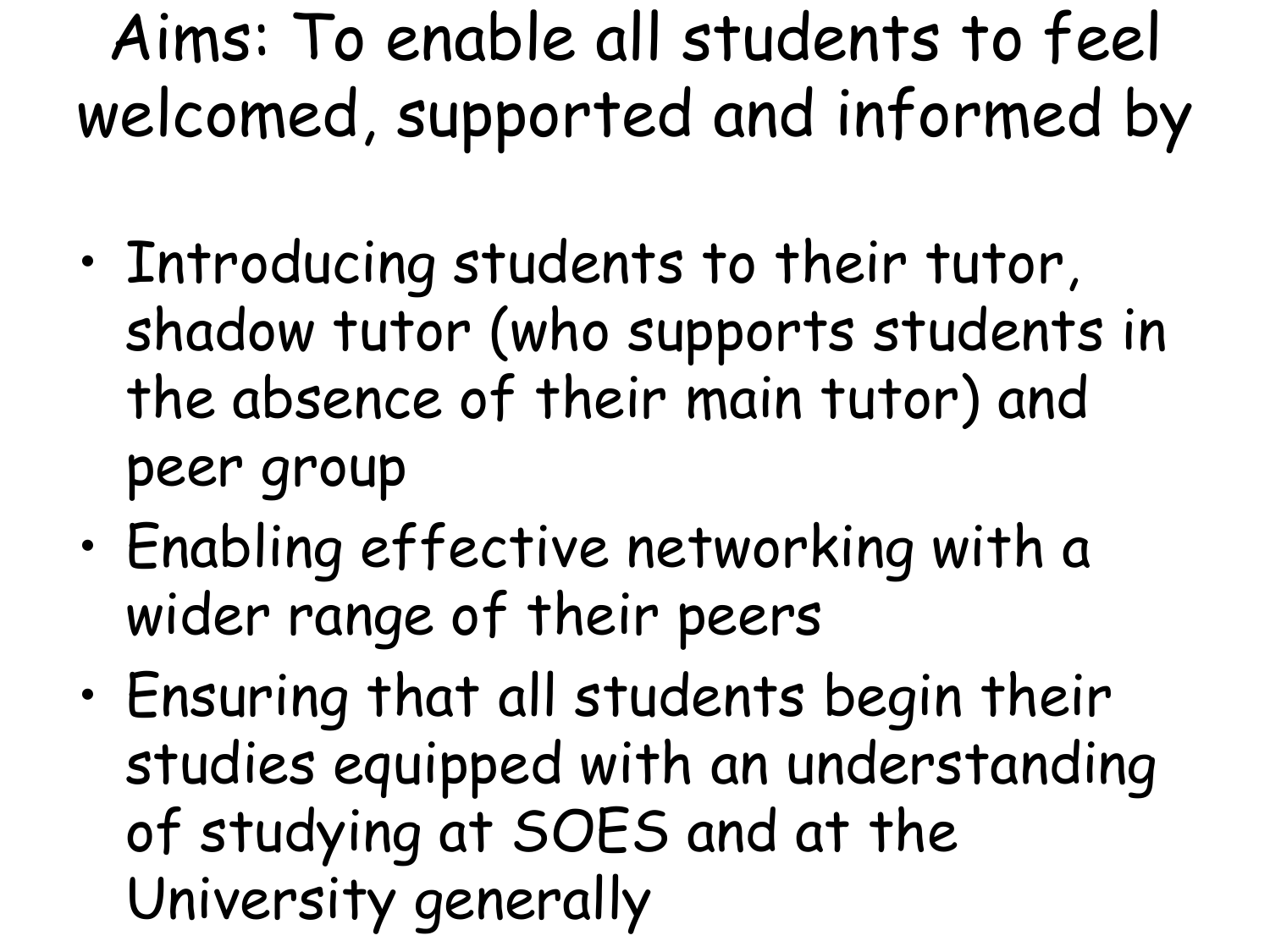### Outcomes: Students to be able to

- Describe the roles of key members of staff
- Identify some key available resources, both physical and electronic
- Describe their own role in different first aid situations (on field and boat work especially)
- Produce some initial reflections on their strengths, weaknesses and areas for development (PDP)
- Identify some first thoughts on the graduate jobs market and how they can use University for preparation (Career orientation)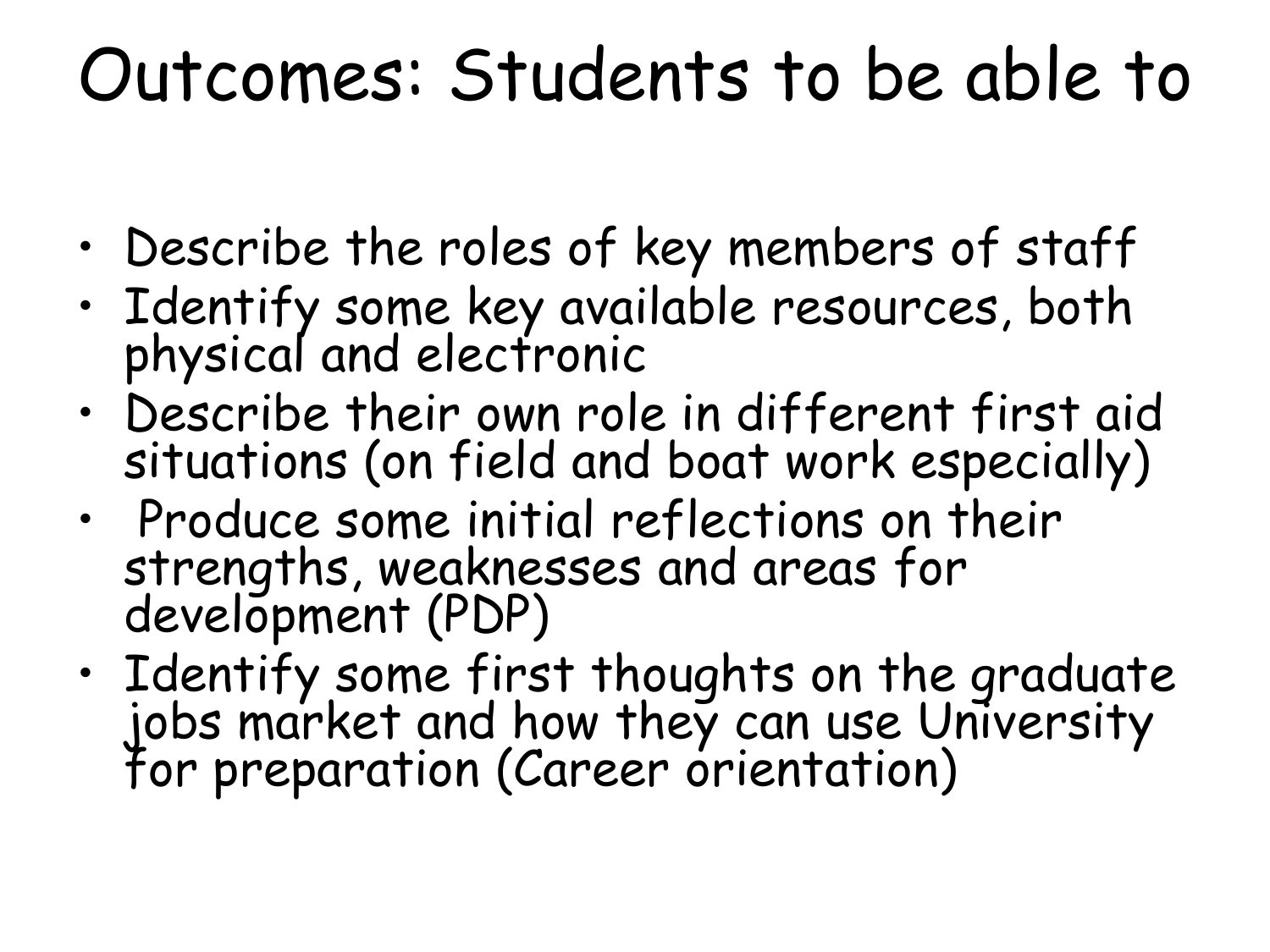## Key elements of induction

- A short introduction from the School's Employability Coordinator, emphasising the opportunities for development of individual student's skills, followed by a short session from the School's Careers Service Adviser
- A review of the of the aims and outcomes for the week – expectations and feedback from previous year(s)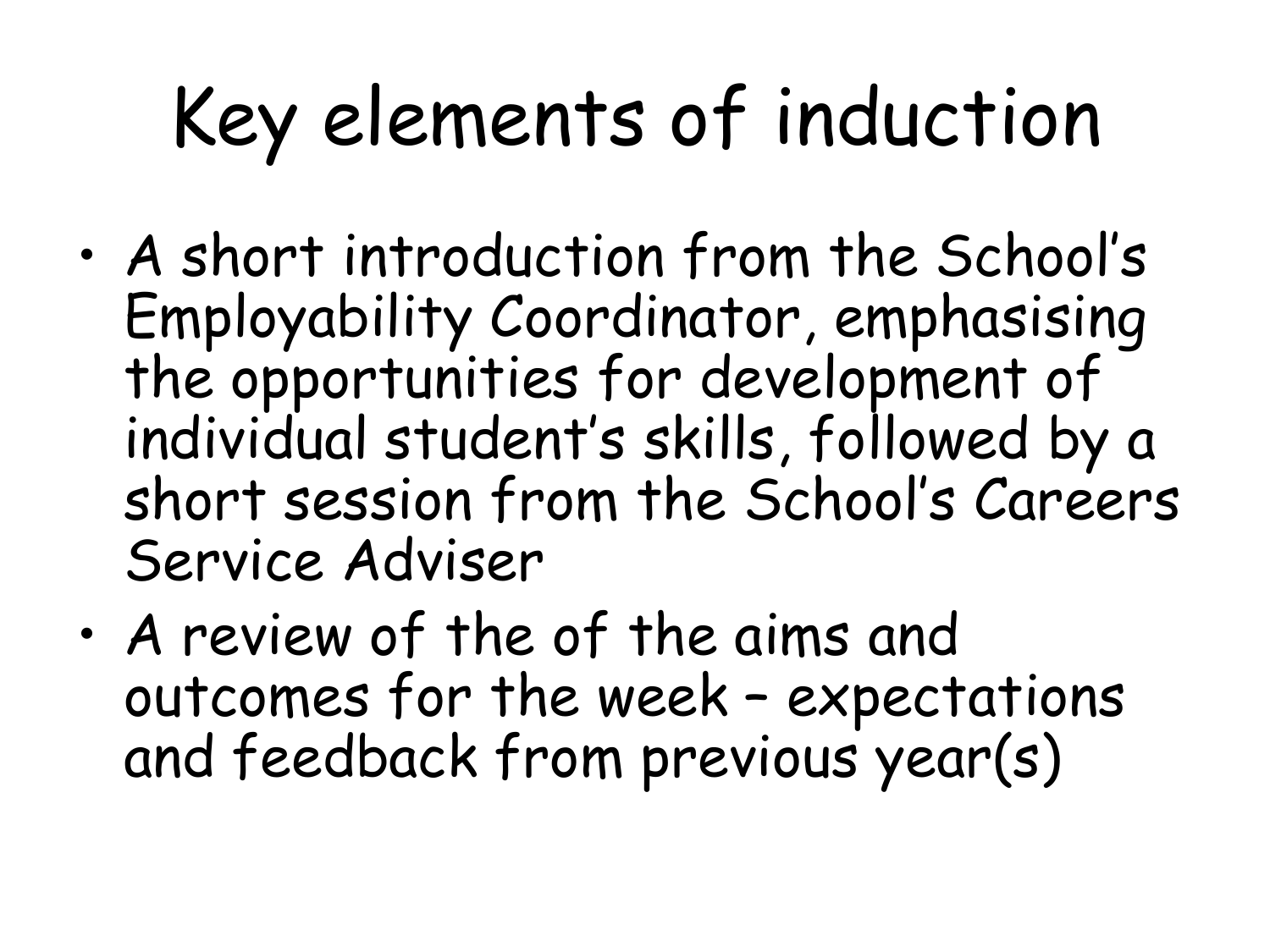### Key elements: Field work at Lulworth Cove

- Appreciation of safety in the field
- Ability to locate, observe & record information
- Familiarity with School protocols for completion of field maps ("field slips") and field notebooks
- Ability to construct a simple geological field map
- Competency in the use of compass-clinometer

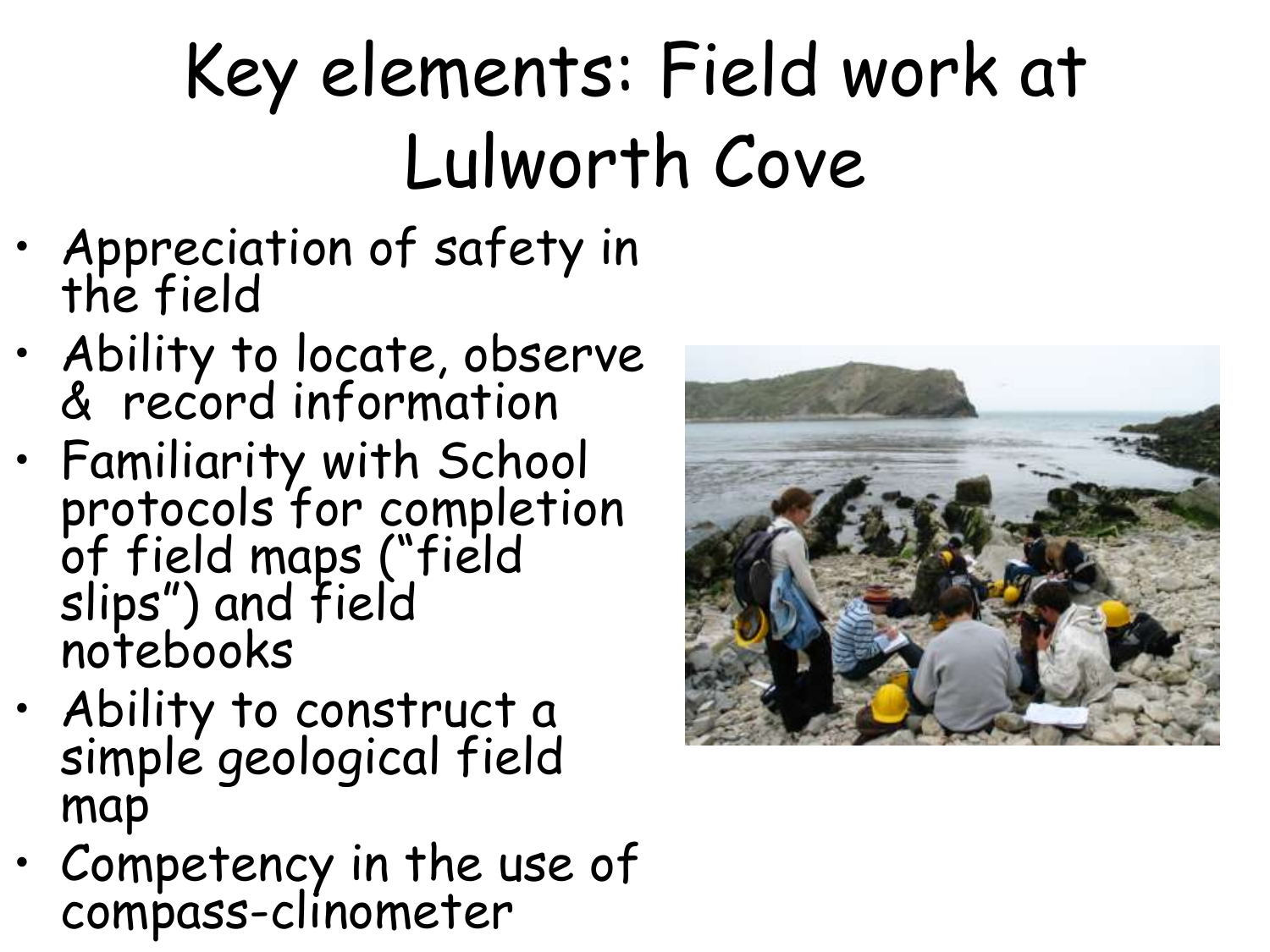### Key Elements: First aid training - A four hour certificated course

- Recovery position
- Major bleeding
- Cardiopulmonary resuscitation (CPR) including drowning
- Hypothermia
- Sunstroke and heatstroke
- Head injuries and concussion
- Lower limb injuries

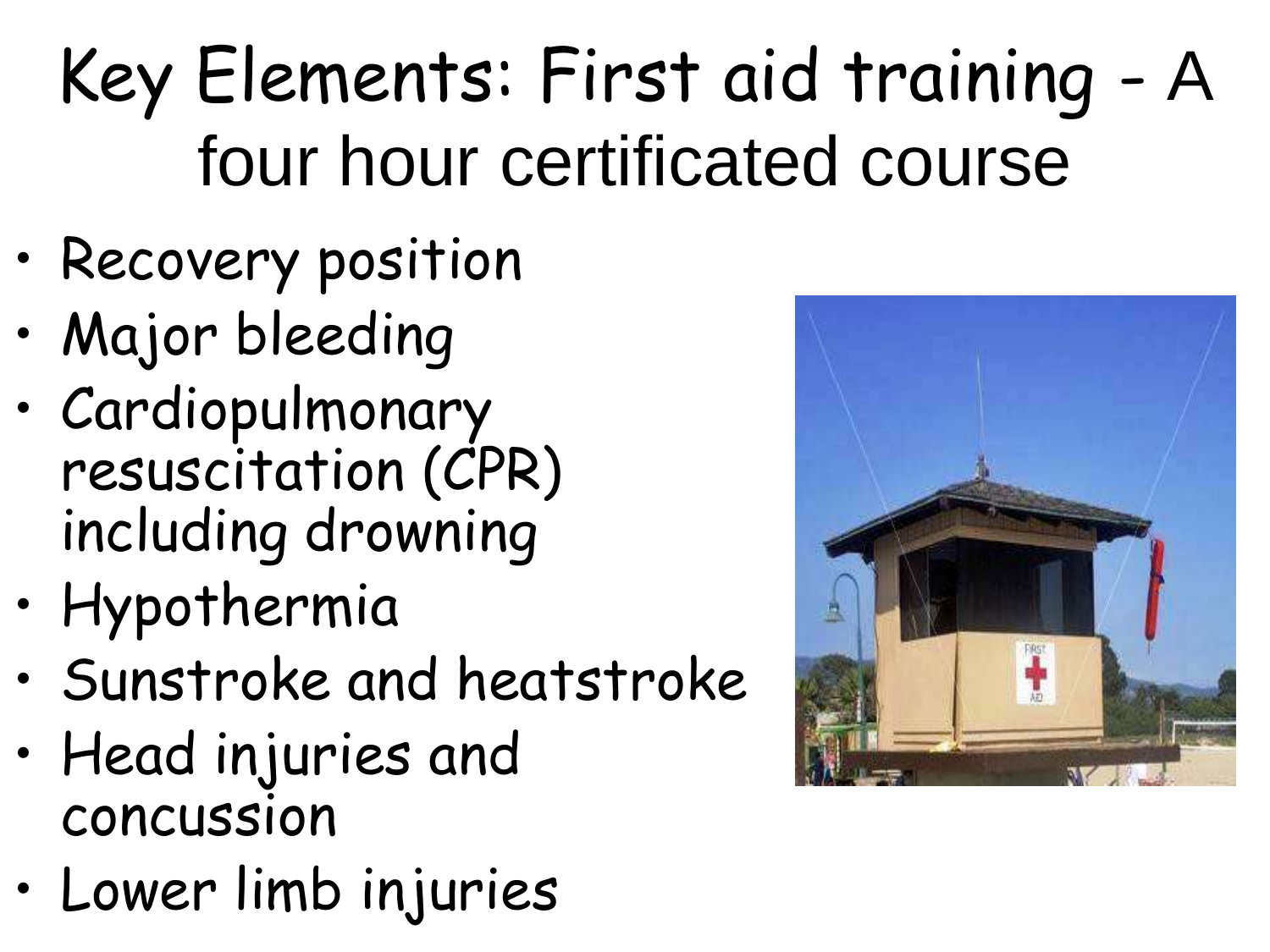# Key elements: teambuilding

- Three and a half hours with a warm up activity composed of;
	- Agreement on how the group will work (ground rules);
	- Three outdoor activities with student reflection recorded in student pack;
	- Completion and discussion of learning styles questionnaire
	- A card sort exercise to encourage discussion and reflection on the skills and attributes needed for effective learning at University.



**Marble run**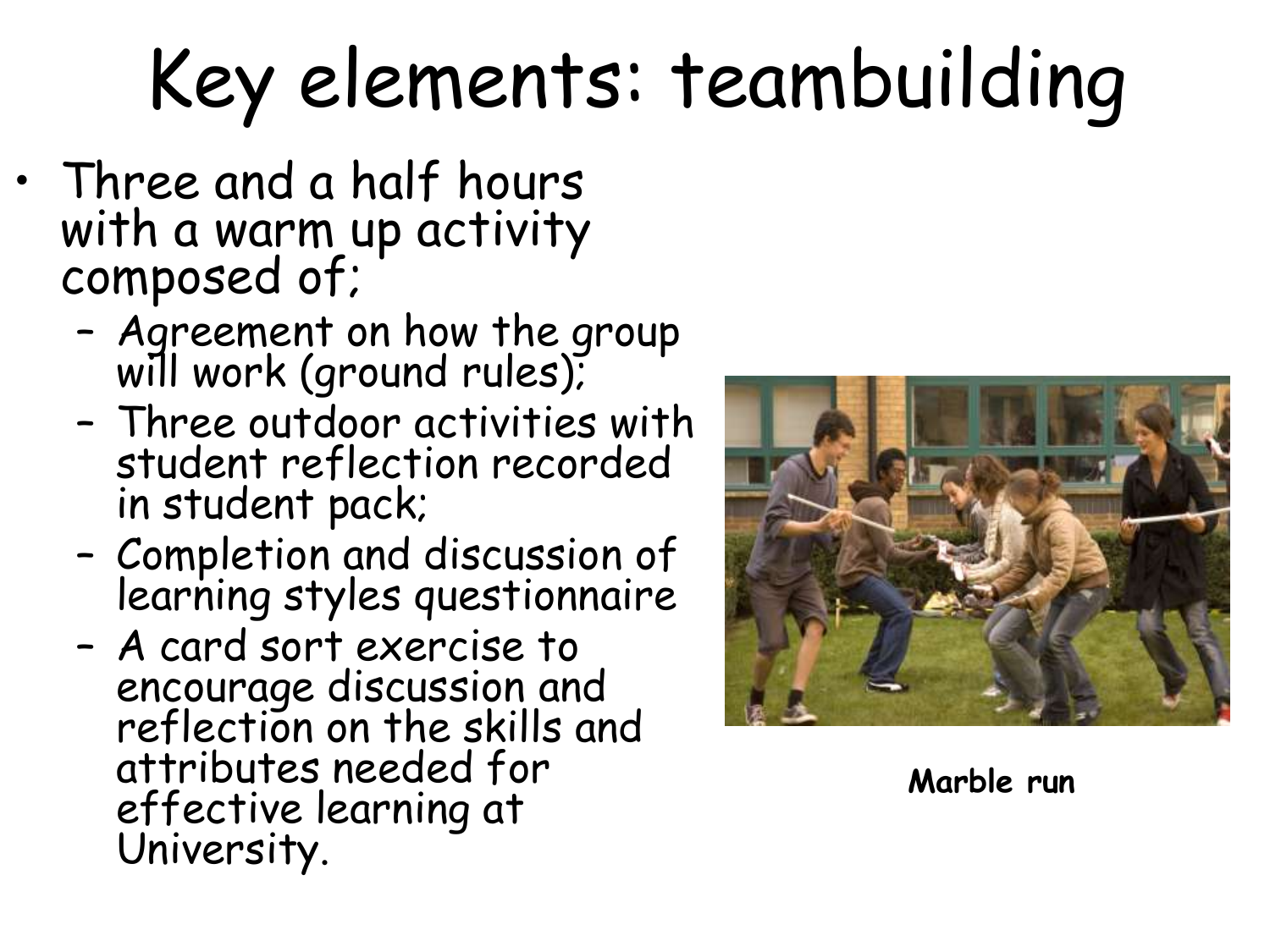# Key elements: teambuilding

- Students are allocated to new (non tutor) groups to meet a wider range of peers. Group size is about 8-10
- Learning groups are facilitated by a trained tutor who has attended a University "working with groups" training day. About 60% of the School's academic staff have attended this day
- A tutor pack is provided to support all activities



**Blindfold square**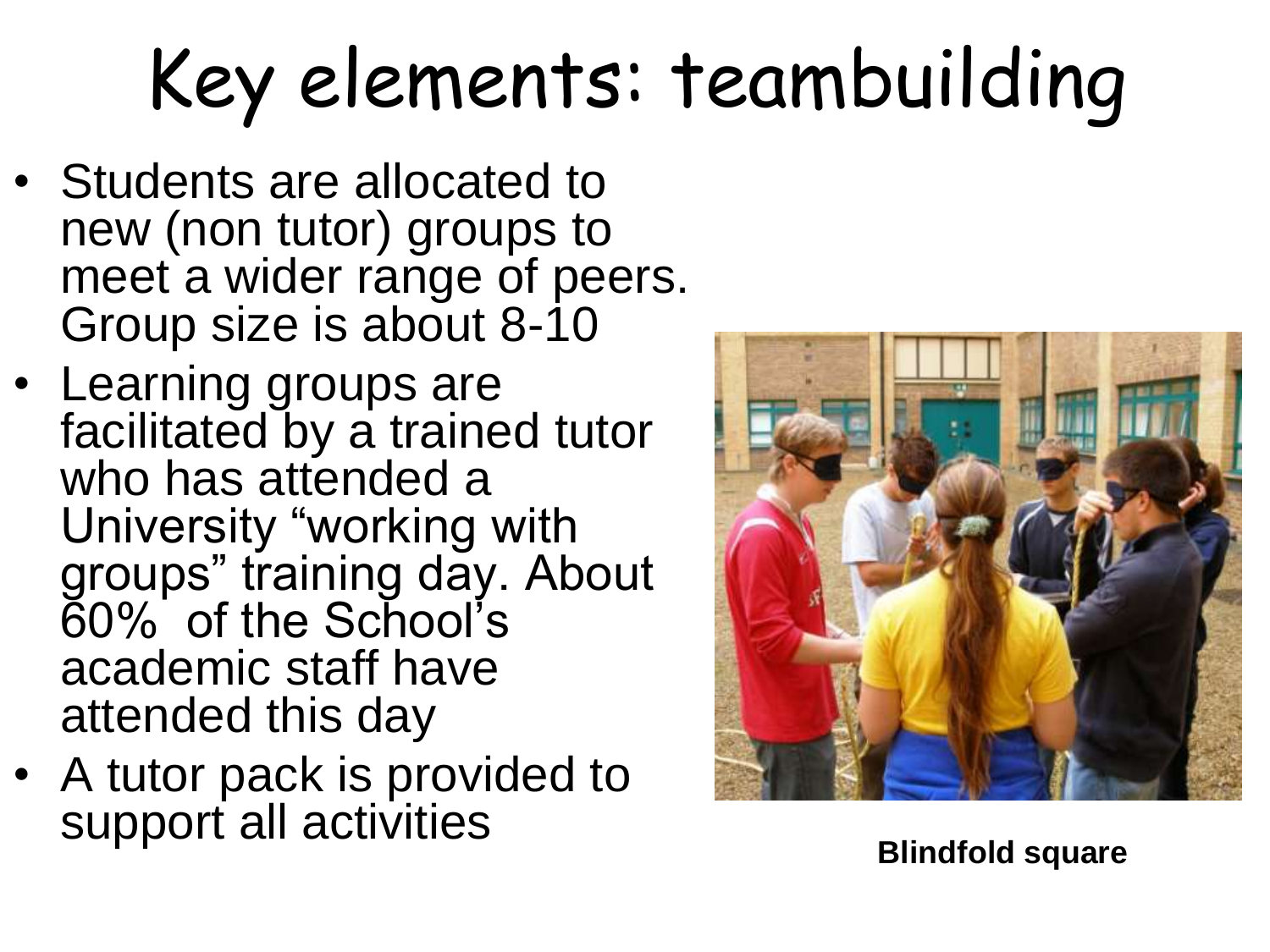# Key Elements: Navigation skills

- A three hour set of activities on Southampton Common, led by a member of academic staff and supported by Post Graduate demonstrators. Exercises develop the following:
- Pace & compass, closed compass traversing, and resection
- Height estimation
- Navigation and measuring plunge and bearing
- Health and safety and navigation

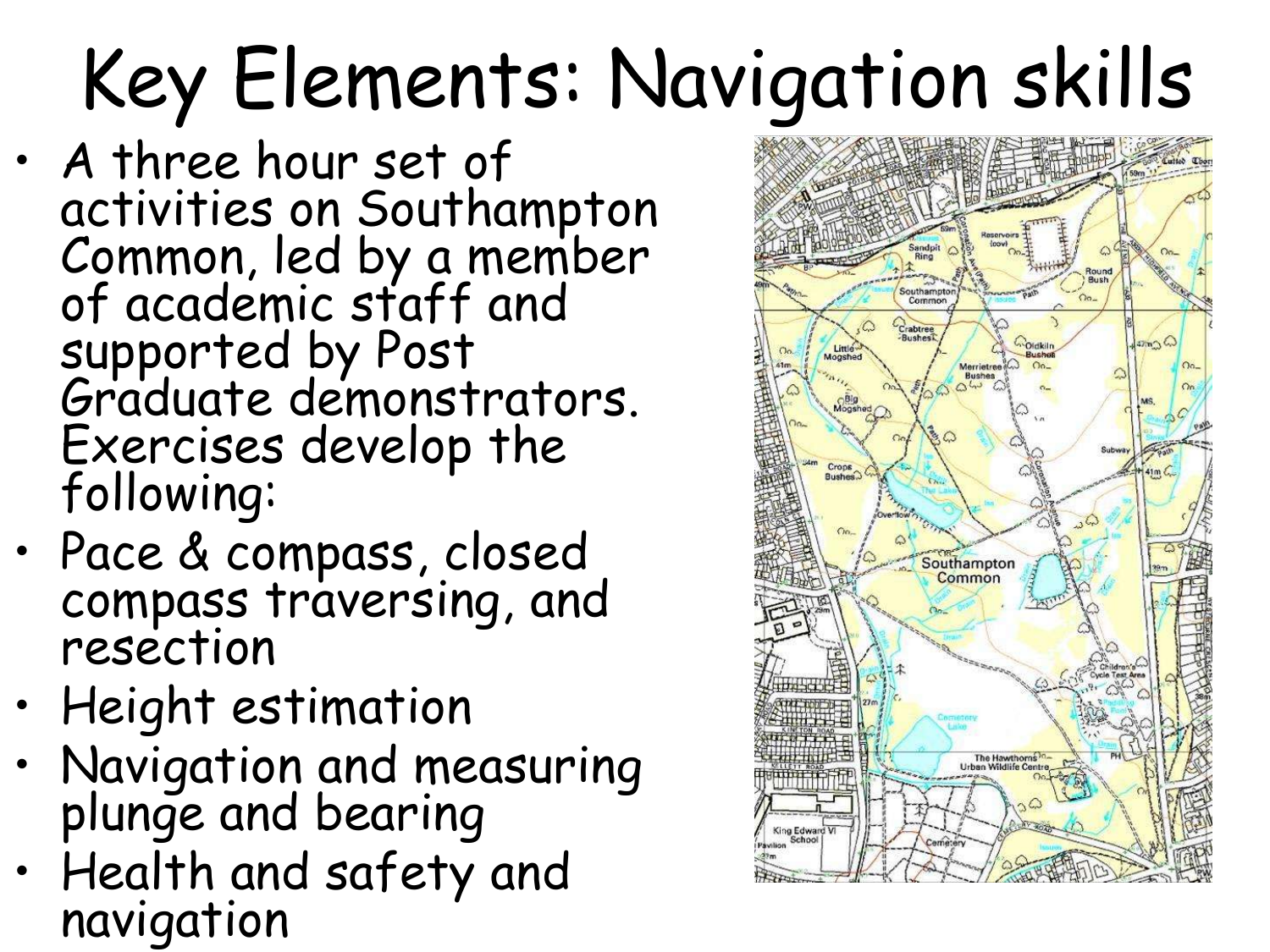## Key elements: other



- **Library**
- **Health and safety**: A one hour session covering the usual areas of legislation and responsibility, supported by discipline specific examples
- **Online quiz:** on academic protocols and procedures, with prizes for three highest scoring students*.* Tests knowledge/understanding of student handbook
- **Tutorial:** Students, in tutor groups, have a one hour tutorial at the end of the week where they:

Discuss any issues arising from induction week Discuss any issues arising from card sort exercise or quiz

Complete an evaluation for the week

Discuss evaluation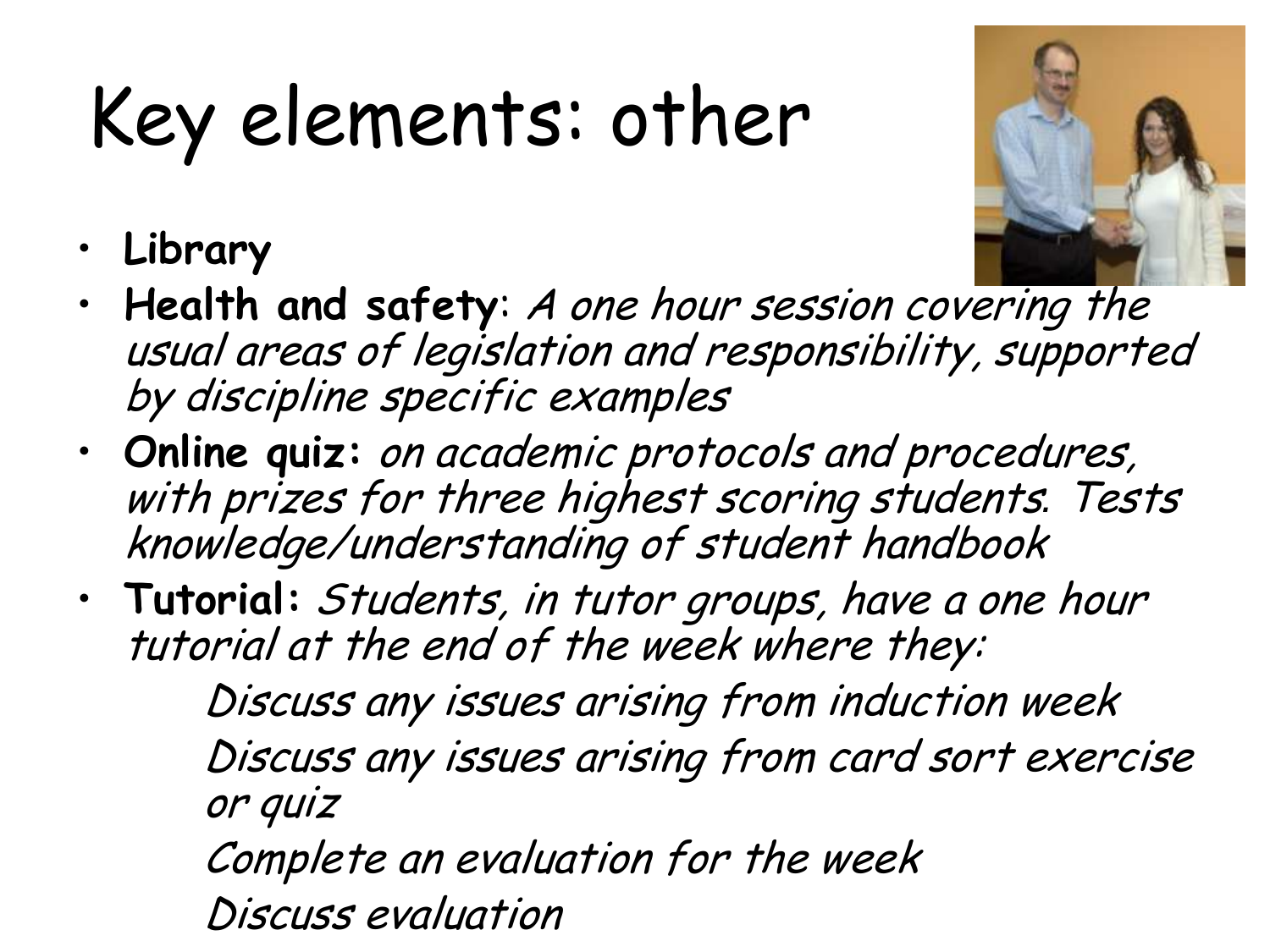## Challenges

- Get the staff on board (important that induction did not impose significant new workloads for staff)
- Negotiate absences from week 1 classes with other **Schools**
- Timetable activities for 180 students
- Maintain a well trained pool of staff to deliver some of the teaching (especially team building)
- continued effort needed to champion soft skill development in the face of an inate conservatism amongst the academic community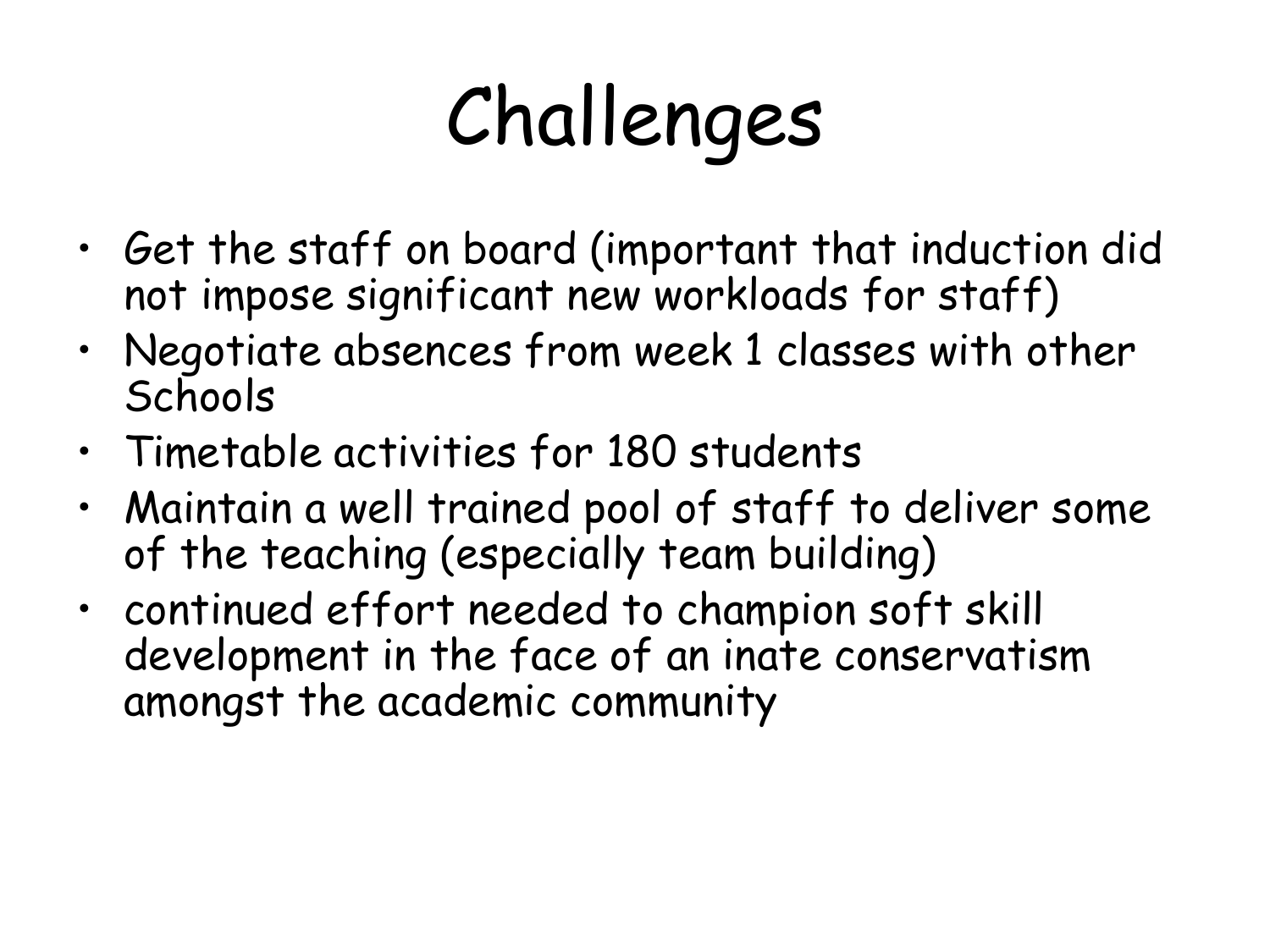## Evaluation

- Three years of evaluation data based on feedback from students. In 2006 -2007, feedback from staff was also collected.
- Feedback from students on their experiences overwhelmingly positive: all learning outcomes now considered to be met by at least 95% of the cohort
- Most popular; First aid, field work, team building; "motivating, enjoyable" (field work), "good fun", "learnt new skills" (team building) and "excellent, a good refresher" (first aid).
- Feedback from staff also extremely positive: induction did not impose significant new workloads
- 74% of 2009 graduates said that helpfulness of induction was good or very good (Univ Soton SEQ)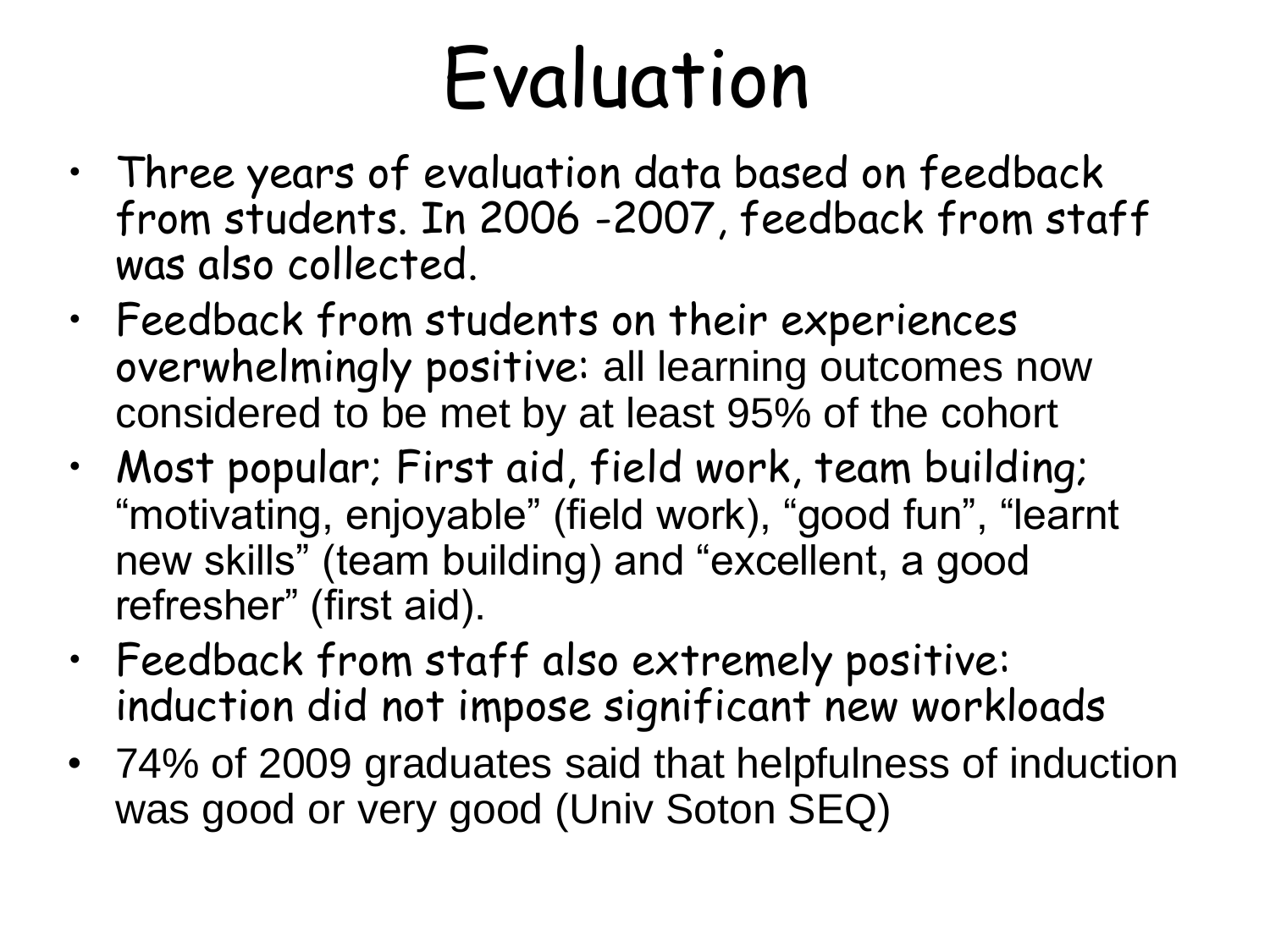### Wider context

• An increasing willingness for students to engage very early in issues of employability

• An immediate introduction to reflective practice via teambuilding and tutorial exercises